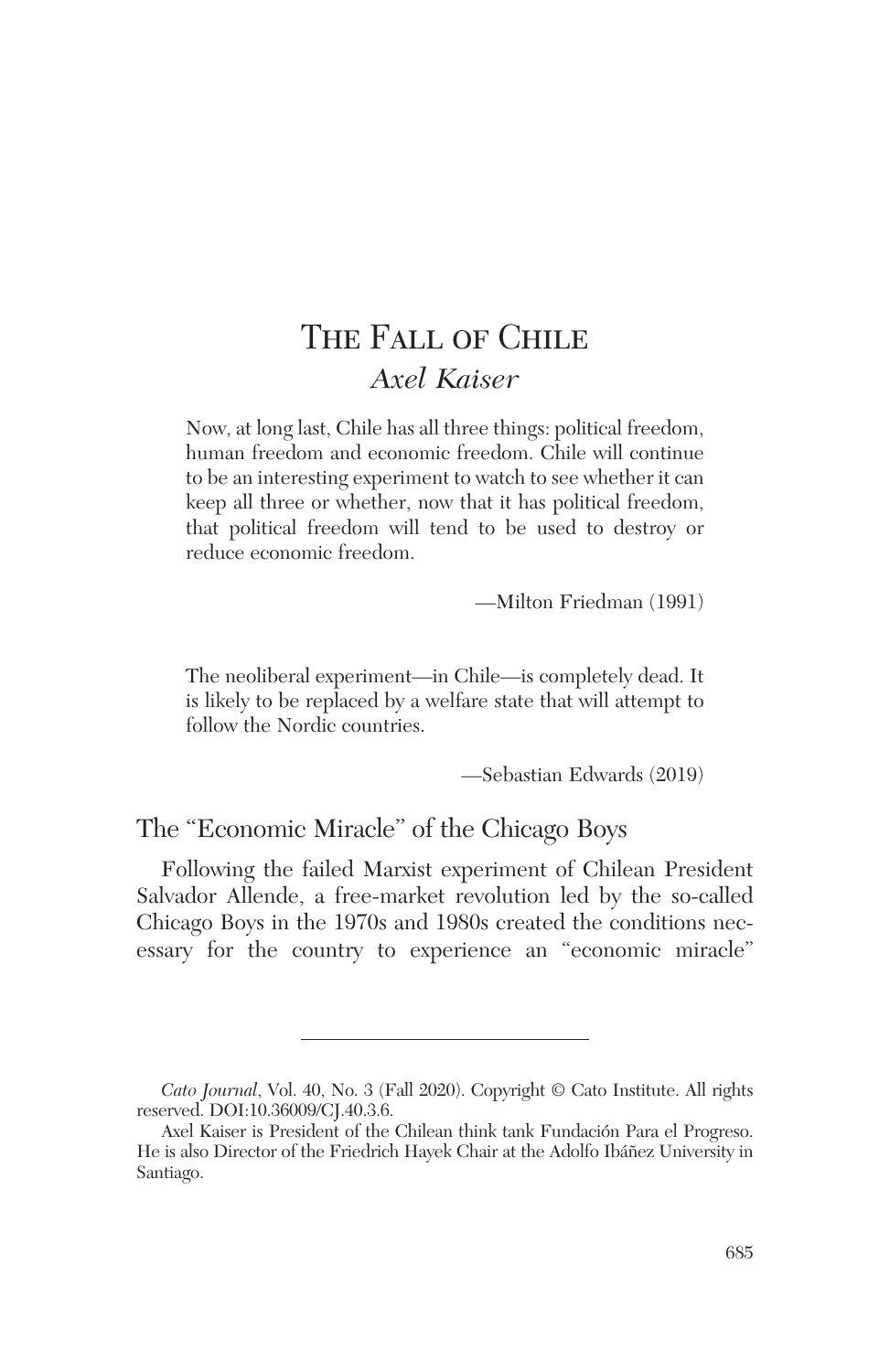that captured worldwide attention.<sup>1</sup> As Nobel laureate economist Gary Becker (1997) put it, Chile became "an economic role model for the whole underdeveloped world." This performance, said Becker, "became still more impressive when the government was transformed into a democracy." Along the same lines, Nobel laureate economist Paul Krugman argued that the reforms introduced by the Chicago Boys "proved highly successful and were preserved intact when Chile finally returned to democracy in 1989" (Krugman 2008: 31). Indeed, from 1990 to 2010 a left-wing coalition called "Concertación" came to power. Despite having been comprised of opponents to the military dictatorship and by many former members of Salvador Allende's government, Concertación kept in place the foundations of the free-market system. A pragmatic view prevailed, leading to the recognition and adoption of the economic legacy of the Pinochet years. As Alejandro Foxley, the first finance minister of the democratic period explained:

The mature countries are countries that don't always start from scratch. We had to recognize that in the previous government, the foundations had been established for a more modern market economy, and we would start from there, restoring a balance between economic development and social development. And that's what we did [Foxley 2001].

For conservatives in the west, Chile's economic reforms were a symbolic victory in the fight against socialism and progressivism. As historian Niall Ferguson (2008: 216) has pointed out, the "backlash against welfare started in Chile." Moreover, according to Ferguson, the Chilean economic reforms such as the privatization of its social security system were "far more radical than anything that has been attempted in the United States, the heartland of free market economics. . . . Thatcher and Reagan came later" (ibid.). Along the same

<sup>&</sup>lt;sup>1</sup>In the 1950s the Catholic University and the University of Chicago began an exchange program that enabled Chilean students to pursue postgraduate studies at the Department of Economics of the University of Chicago. These students came to be known as the "Chicago Boys," a label that was also applied to other students who graduated from American universities other than Chicago and took part in the implementation of free-market reforms under the Pinochet regime.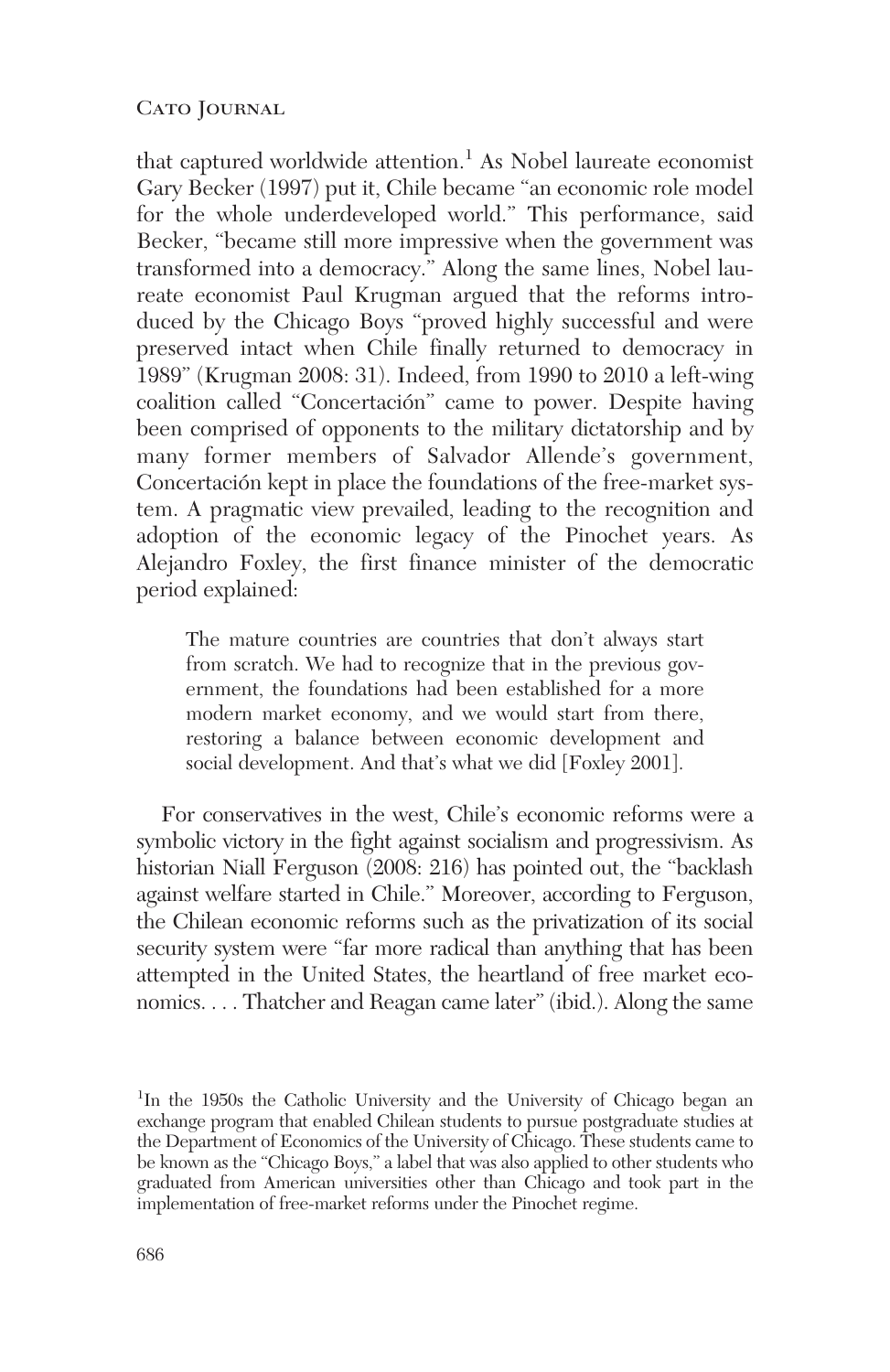lines William Ratliff and Robert Packenham (2007) have argued that Chile was the first country in the world to make "that momentous break with the past away from socialism and extreme state capitalism" preceding "Margaret Thatcher's Britain and Ronald Reagan's United States." For Marxist intellectual David Harvey (2005: 7–8), "the first experiment of neoliberal state formation occurred in Chile after Pinochet's coup" providing "helpful evidence to support the subsequent turn to neoliberalism in both Britain (under Thatcher) and the US (under Reagan)."

George H. W. Bush's visit to Chile in 1990 affirmed the symbolism of the Chicago Boys' success story. On his arrival in Santiago, Bush (1990) declared that "Chile's peaceful return to the ranks of the world's democracies" was cause for "pride and celebration." He went on to emphasize the importance of the free-market revolution that had taken place under the military government of General Pinochet: "Chile's record of economic accomplishment is a lesson for Latin America on the power of the free market. Nowhere among the nations of this continent has the pace of free-market reform gone farther, faster than right here in Chile." Along the same lines, former British Prime Minister Margaret Thatcher (1999) declared that Pinochet's regime had turned Chile "from chaotic collectivism into the model economy of Latin America."

The available data overwhelmingly support these views. Chronic inflation, which had peaked at over 500 percent in 1973, fell below 10 percent by the 1990s and under 5 percent by the 2000s (World Bank 2019). Between 1975 and 2015 per capita income in Chile quadrupled to \$23,000, the highest rate in Latin America (CNP 2016). As a result, from the early 1980s to 2014 poverty fell from 45 percent to 8 percent (CNP 2016). Several indicators show that this "economic miracle" benefited the majority of the population. For example, in 1982 only 27 percent of Chileans had a TV set. By 2014, 97 percent did (CNP 2016). The same is true for refrigerators (from 49 percent to 96 percent), washing machines (from 35 percent to 93 percent), cars (from 18 percent to 48 percent), and other items. More importantly, life expectancy rose from 69 to 79 years in the same time period and housing overcrowding fell from 56 percent to 17 percent. The middle class as defined by the World Bank, grew from 23.7 percent of the population in 1990 to 64.3 percent in 2015 and extreme poverty fell from 34.5 percent to 2.5 percent (Libertad y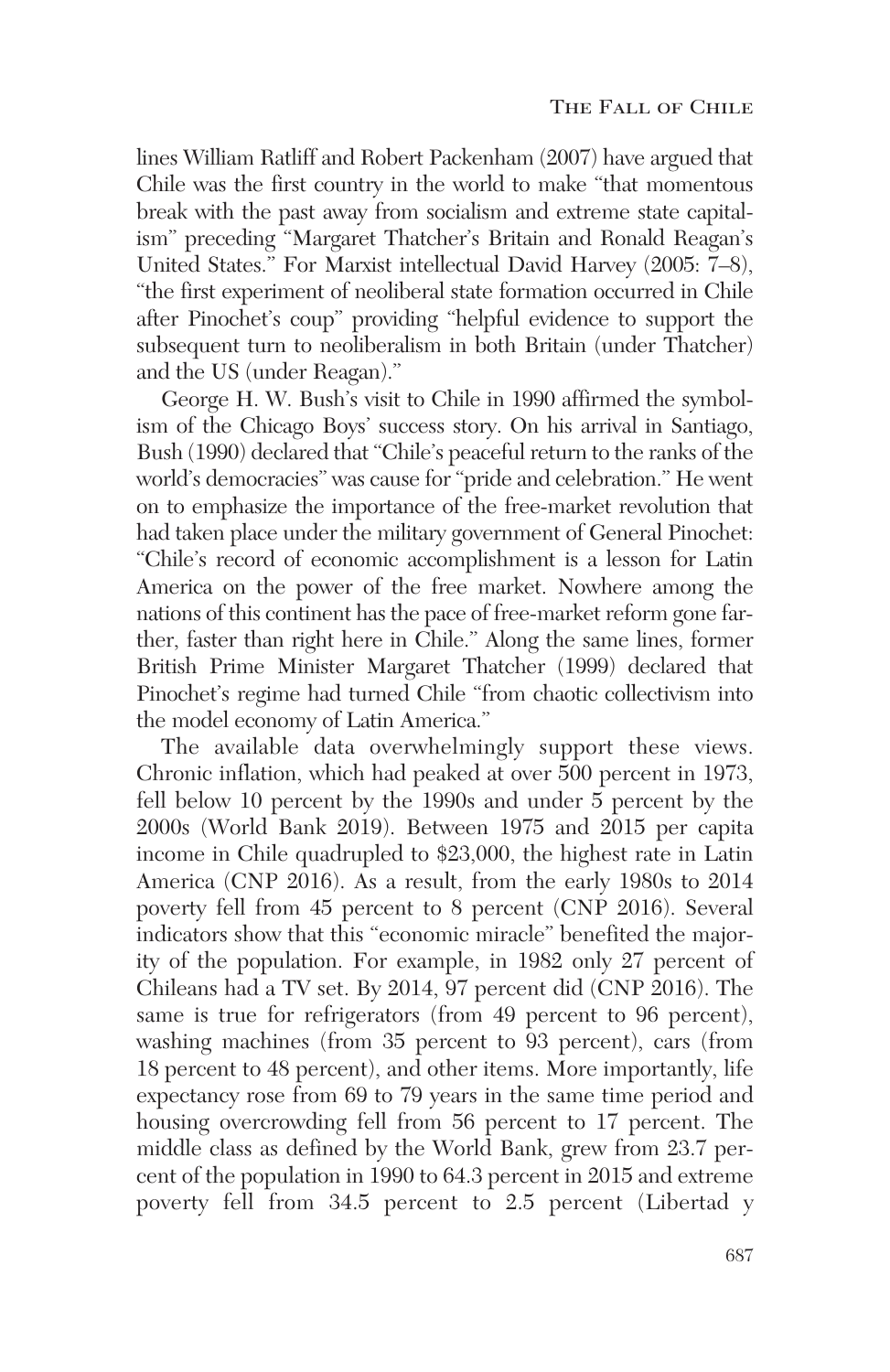Desarrollo 2017: 3). On average, access to higher education grew by a factor of five in the same time period mostly benefiting the bottom quintile, which saw its access to higher education increase by eight times (PNUD 2017: 20). This is consistent with the growth of income in the different socioeconomic groups. While between 1990 and 2015 the income of the richest 10 percent grew a total of 30 percent, the income of the poorest 10 percent saw an increase of  $145$  percent (PNUD 2017:  $2\overline{1}$ ). In turn, the Gini index fell from 52.1 in 1990 to 47.6 in 2015 (PNUD 2017: 37). If income inequality is measured within the different generations the reduction is even greater (Sapelli 2014). Other measures of inequality also show a narrowing of the gap between the rich and the rest of the population. The Palma index, which measures the income inequality of the richest 10 percent relative to the bottom 40 percent, fell from 3.58 to 2.78 in the same time period while the ratio between the incomes of the bottom and the top quintiles decreased from 14.8 to 10.8 (PNUD 2017: 21) In addition to this decline in income inequality, a 2017 OECD report showed that Chile had more social mobility than all other OECD countries (2018). <sup>2</sup> Chile also held the highest position among Latin American nations in the 2019 UN Human Development Index (PNUD 2019).

In short, thanks to the free-market reforms introduced by the Chicago Boys and maintained by the democratic regimes that came later, Chile became the most prosperous country in Latin America, which mostly benefitted the poorest members of the population.

## Explaining Chile's "Paradox"

To many, the enormous economic and social progress that Chile has achieved in the last four decades seems to be in full contradiction with the crisis that broke out in October 2019, characterized by mass demonstrations, coordinated violence by small groups, and demands by the political left and others to abandon Chile's free-market model. The crisis upended Chilean politics and society, leading to a planned

<sup>&</sup>lt;sup>2</sup>According to the study, it was more likely for people with parents in the bottom 25 percent of the income scale to move to the top 25 percent of the income scale in Chile than in any other OECD country.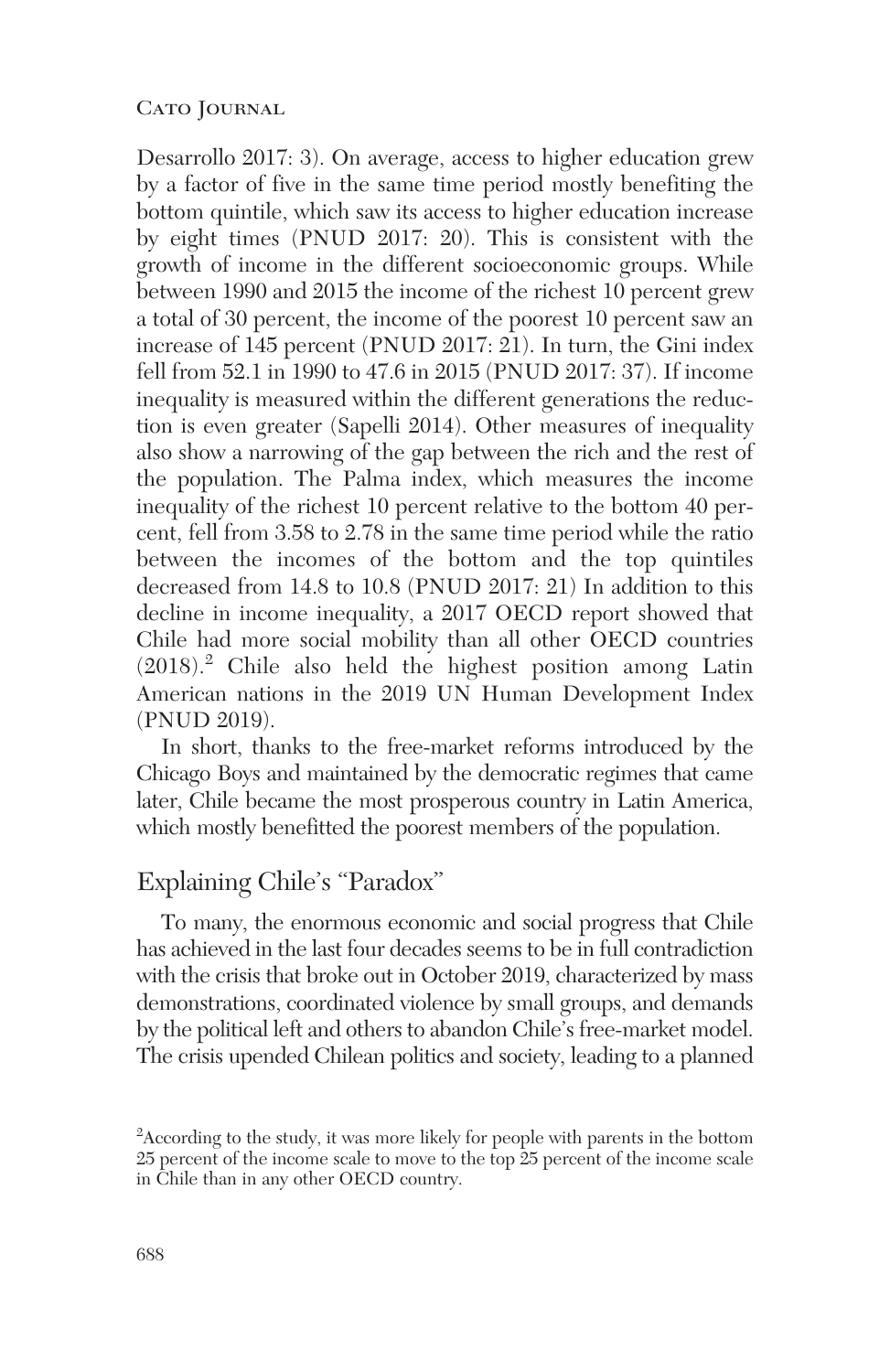referendum on writing a new constitution.<sup>3</sup> Some have described Chile's current situation as a "paradox" (Edwards 2019). Indeed, it seems paradoxical that a country that has achieved so much prosperity has bitterly turned against the very institutions that made that prosperity possible.

Part of the explanation for the rage showed by the Chilean population has to do with the collapse in public trust of traditional civic and state institutions, including democracy. Between 2009 and 2015 people who believed that Chile's democracy worked well or very well plummeted from 26 percent to 10 percent, and those who believed that it worked poorly rose from 16 percent to 32 percent (Aninat and González 2016: 3). From 2015 to 2019, the first group shrank further to 6 percent and the second group rose to 47 percent. (CEP 2019). Institutions such as the Catholic Church, radio broadcasters, the police and armed forces, political parties and businesses have experienced similar or in some cases even more dramatic declines in public trust (Aninat and González 2016: 4).

Chile has also experienced a systematic decline in Transparency International's Corruption Perception Index, which assigns countries with higher public perceptions of corruption a lower ranking. From 2012 to 2018, the South American country's corruption perception index fell every single year—that is, the public viewed it as progressively more corrupt—ultimately dropping a total of six positions to

<sup>3</sup> In October 2019, Sebastián Piñera's government announced a small increase in the price of public transportation fares in Santiago. Demands for a withdrawal of the increase became widespread after the new fare was implemented. Initially, the government showed no willingness to reconsider what it correctly called a "technical" measure. As a result, hundreds of students began to evade payment of the subway. On October 18, two weeks after the price increase had been announced, the country exploded. Coordinated groups burned and destroyed almost 80 subway stations bringing Santiago's public transportation system to a halt. Riots and massive attacks on public and private property followed unleashing chaos in the capital city. By the end of the day, the situation was so desperate that Mr. Piñera had no choice but to declare a state of emergency and put the military in control. Massive demonstrations followed and Piñera gave in to the demands of the left to substantially increase the size of government and to create a new constitution through a constitutional assembly or a convention. The referendum that would initiate the constitutional process was supposed to take place in April 2020 but it was postponed to October 2020 due to the outbreak of the coronavirus crisis.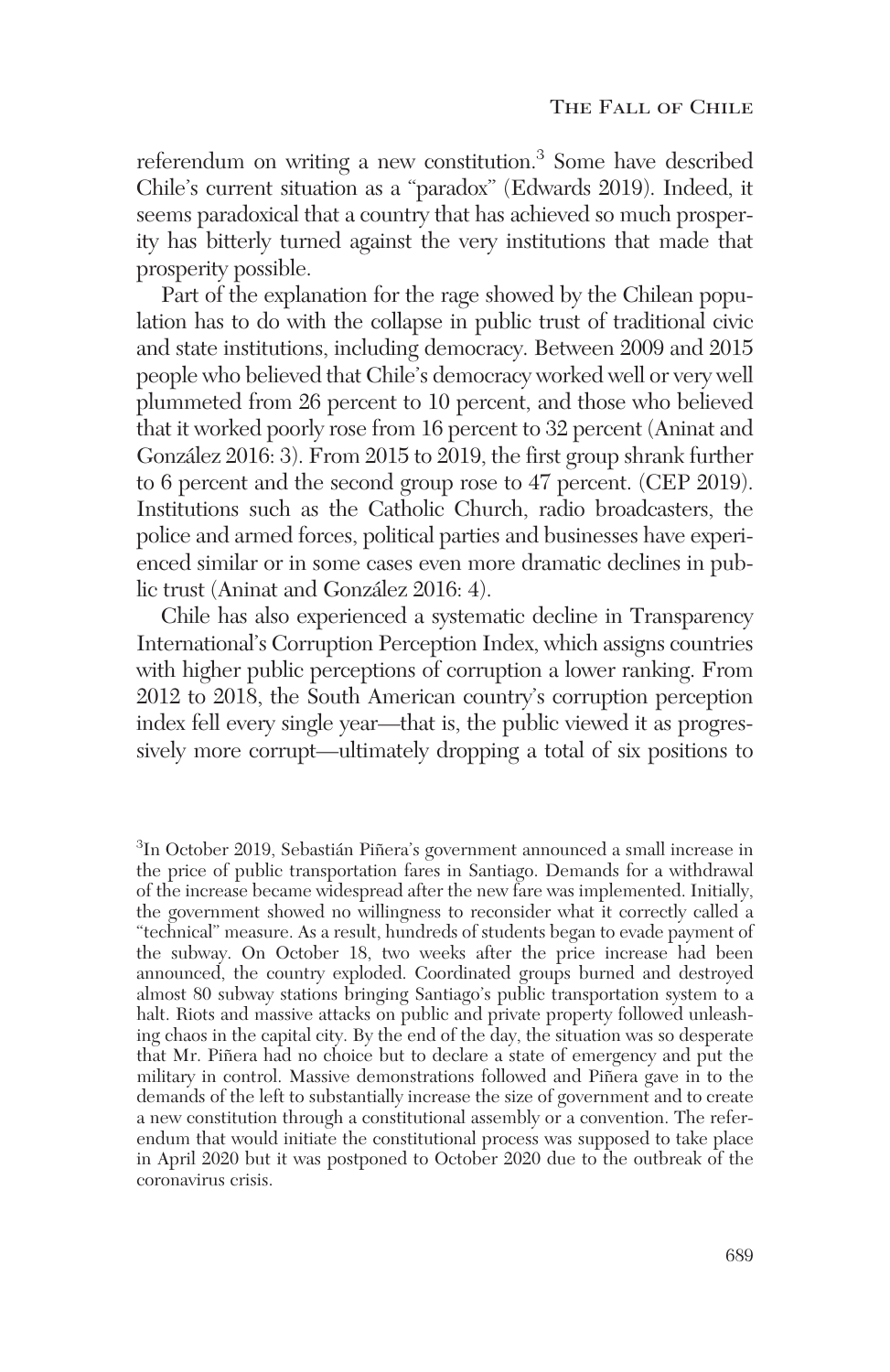become the 27th least corrupt country among 183 nations (Libertad y Desarrollo 2019). Even more troubling are the results of a 2017 OECD report on the level of trust Chile's population has in its judicial system. Chile scored last among all of the nations the OECD surveyed, with the exception of the Ukraine, lagging behind countries like Brazil, Mexico, Colombia and Russia, among others (OECD 2017). A more general survey in 2019 showed that 58 percent of Chileans believed that state institutions in Chile were corrupt (Datavoz 2019: 4). In a 2017 United Nations Development Programme (UNDP) study, 34 percent of Chileans surveyed declared to have been mistreated by a public employee (PNUD 2017: 211).

Not only corruption but also chronic inefficiency contributed to the loss of legitimacy of state institutions. According to the 2016 World Economic Forum Competitiveness Index, government inefficiency was the main obstacle to doing business in Chile (World Economic Forum 2016: 144–45). All these problems have led to major proposals for reforming Chile's inefficient state apparatus, which is a crucial step for strengthening its democracy.<sup>4</sup>

Without a doubt, the recent decline in public trust of Chile's private and state institutions contributed to the climate of discontent and frustration that manifested in the crisis that broke out in October 2019. But this alone cannot explain Chile's departure from the free market formula that made it so successful. If Chile's elites and general population truly understood that free market institutions are crucial for the country's continued path to prosperity, then large groups among the protesters and the intellectual and political elites would not be demanding drastic changes to what is derogatorily referred to as Chile's "neoliberal" system.

If, as Friedrich Hayek believed, ideas and ideologies are the main drivers of social evolution (Hayek 2006: 98), then Chile is a clear example of how ideas hostile to economic freedom and favorable to state interventionism can gain traction, which in Chile's case undermined the legacy of the Chicago Boys. Indeed, material equality, the old obsession of the left, became the creed of the majority of Chile's political and intellectual class. Material equality was also endorsed by the Catholic Church, a large part of Chile's business community and

<sup>4</sup> See Centro de Estudios Públicos (2017).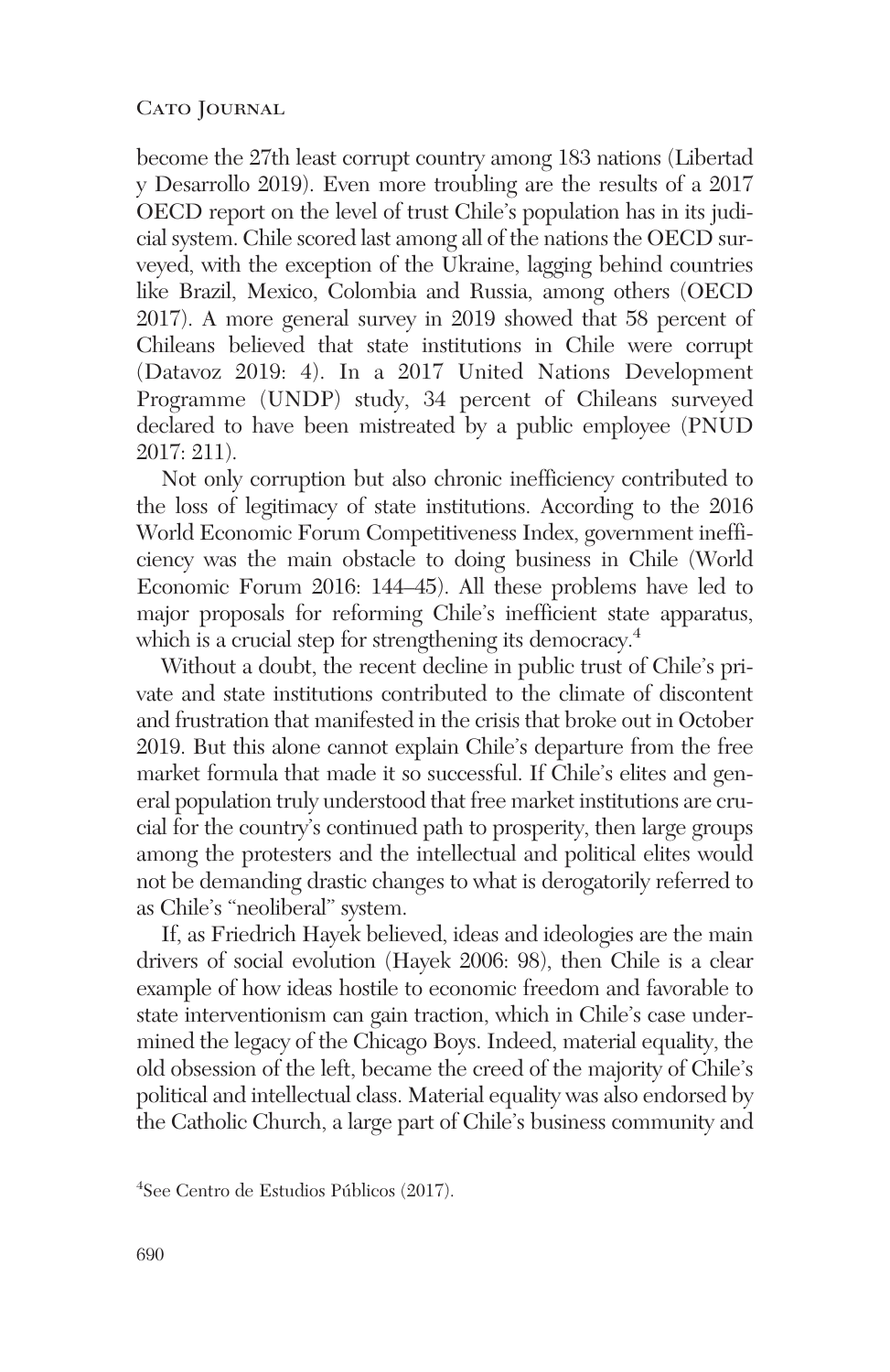highly influential among its cultural elites. The results of this egalitarian narrative were gradual institutional changes that over the years, leading to declining rates of economic growth. As René Cortázar, former minister in Michelle Bachelet's first administration, put it:

Growth, which had enabled a sharp increase in wages, employment and consumption, and that had allowed the emergence of new middle sectors, began to be taken, by many, for granted. It was forgotten that accelerated growth was not an attribute of the national soul; that in general our development had been mediocre; and that only the implementation of good quality rules of the game, and the construction of consensus around them, had made it possible to jump to the first place in the region [Cortázar 2019: 11].

Cortázar, an MIT economist at the center-left think tank CIEPLAN, crucially noted that the "emphasis was placed only on distributive aspects" adding that "distributive results were criticized with bitterness" although wages were rising like never before (Cortázar 2019: 12). By farthe most aggressive egalitarian government along the lines denounced by Cortázar was Bachelet's second term (2014–18), in which several statist reforms were passed with the aim of "terminating neoliberal vestiges," as Bachelet herself put it.<sup>5</sup> Bachelet's labor, tax, and educational reforms, combined with an extremely hostile narrative against businesses and market ideas, caused one of the most unprecedented economic downturns in decades. Indeed, between 2014 and 2017 Chile's average economic growth rate was 1.8 percent, the lowest since the early 1980s and almost a third of the rate of 5.2 percent achieved in the previous four years of Sebastián Piñera's 2010–14 administration (Bergoeing 2017: 7).<sup>6</sup>

Many on the left tried to blame Bachelet's poor economic performance on international factors, but during her "anti-neoliberal" administration the world enjoyed an average growth rate of 3 percent.

<sup>5</sup> See www.latercera.com/noticia/bachelet-habia-vestigios-del-modelo-neoliberal-los -ido-terminando-traves-las-reformas.

<sup>6</sup>Even though Chile experienced high economic growth under Piñera's first administration, the capacity of the Chilean economy to grow did not reverse its declining trend. From 1990 to 2016, potential GDP declined from close to 7.5 percent to around 4 percent (see Le Fort Varela 2016).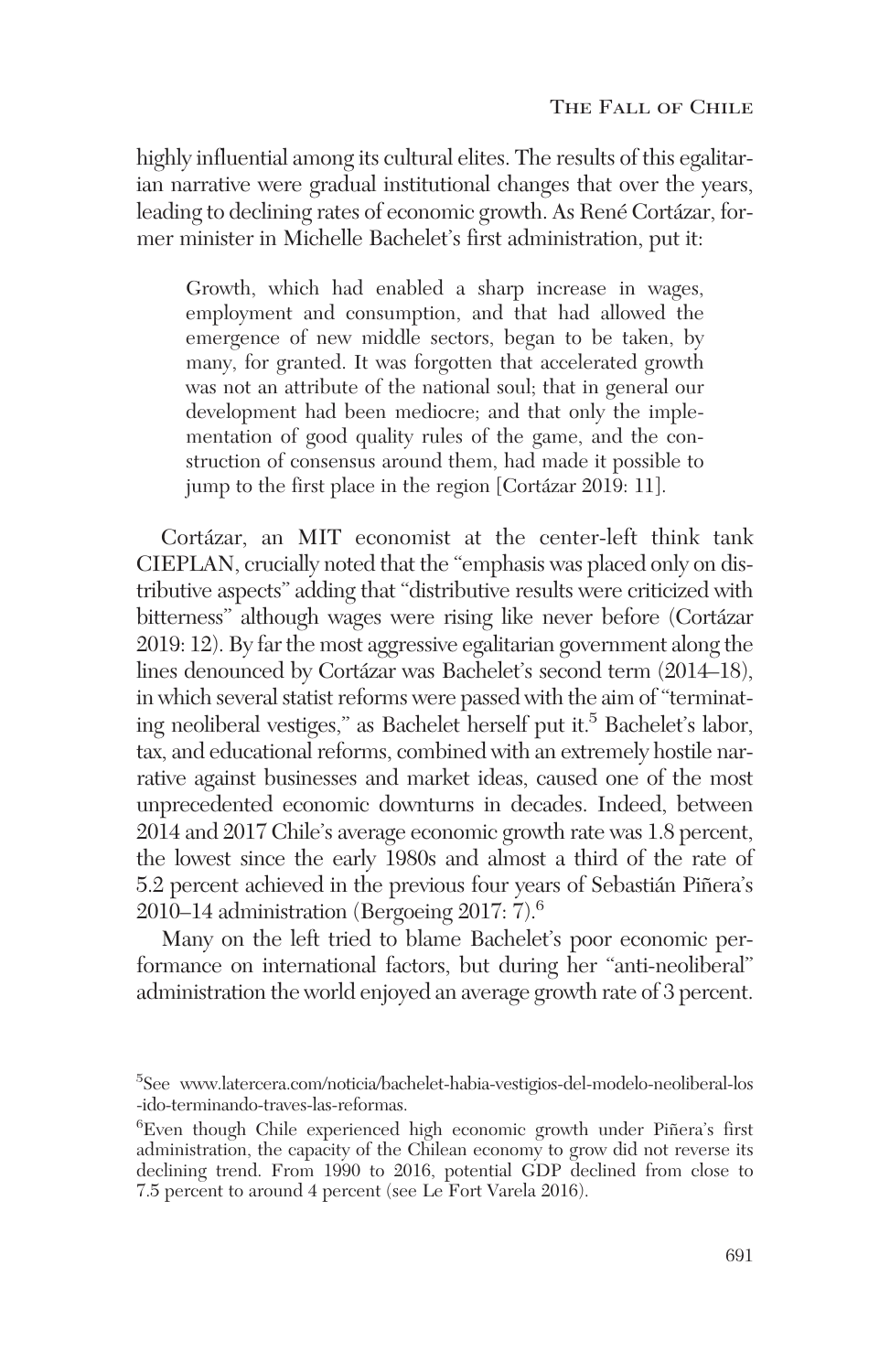As economist Raphael Bergoeing pointed out, international conditions were favorable to Chile's economic growth under Bachelet. Moreover, a moderate estimate indicates that in absence of Bachelet's statist reforms Chile would have grown at rates of 4 percent a year (Bergoeing 2017: 7). The climate of uncertainty that Bachelet created was clearly reflected in the rates of investment. Since data collection began in the early 1960s, until Bachelet's administration, Chile had never shown four consecutive years of decreasing investment (ibid.: 12). 7

A crucial document for understanding the Bachelet administration's anti-liberal philosophy was a book written by five members of her brain trust shortly before she was elected for a second time. The book was titled *The Other Model: From the Neoliberal Order to a Regime of the Public* (*El otro modelo. Del orden neoliberal al régimen de lo público*), and the cover showed five workers destroying a brick (Atria et al. 2013). 8 "The brick" was the name given to the economic program written by the Chicago Boys in the early 1970s and implemented after the fall of Allende. The message of the cover—and the book itself—was clear: the Chicago Boys' economic model had to be terminated, and Bachelet, who was the star speaker at the book's launch in 2013, should lead that process. According to *The Other Model*, neoliberalism and individualism had created an unequal, selfish, and unjust society where a privileged few had access to things that should be considered rights for everyone. In the view of the authors, governments were responsible for making sure that no differences existed when it came to economic goods such as education, pensions, or anything else the authors defined as a "social right." The authors further argued that it was only when the market logic had been expelled from these spheres that an equal and fair society based on solidarity could emerge. Although it did so in different terms, *The Other Model* presented and defended a socialist ideology and political system. Bachelet's second government embodied this radical ideology, and the reforms followed.

Due to the persistence of the egalitarian narrative over the years, large parts of the public bought into the idea that neoliberalism had

<sup>7</sup>The prediction of Chile's central bank referred to in the article turned out to be accurate.

<sup>8</sup>For a rebate of the myths, fallacies and errors of *The Other Model*, see Kaiser (2015).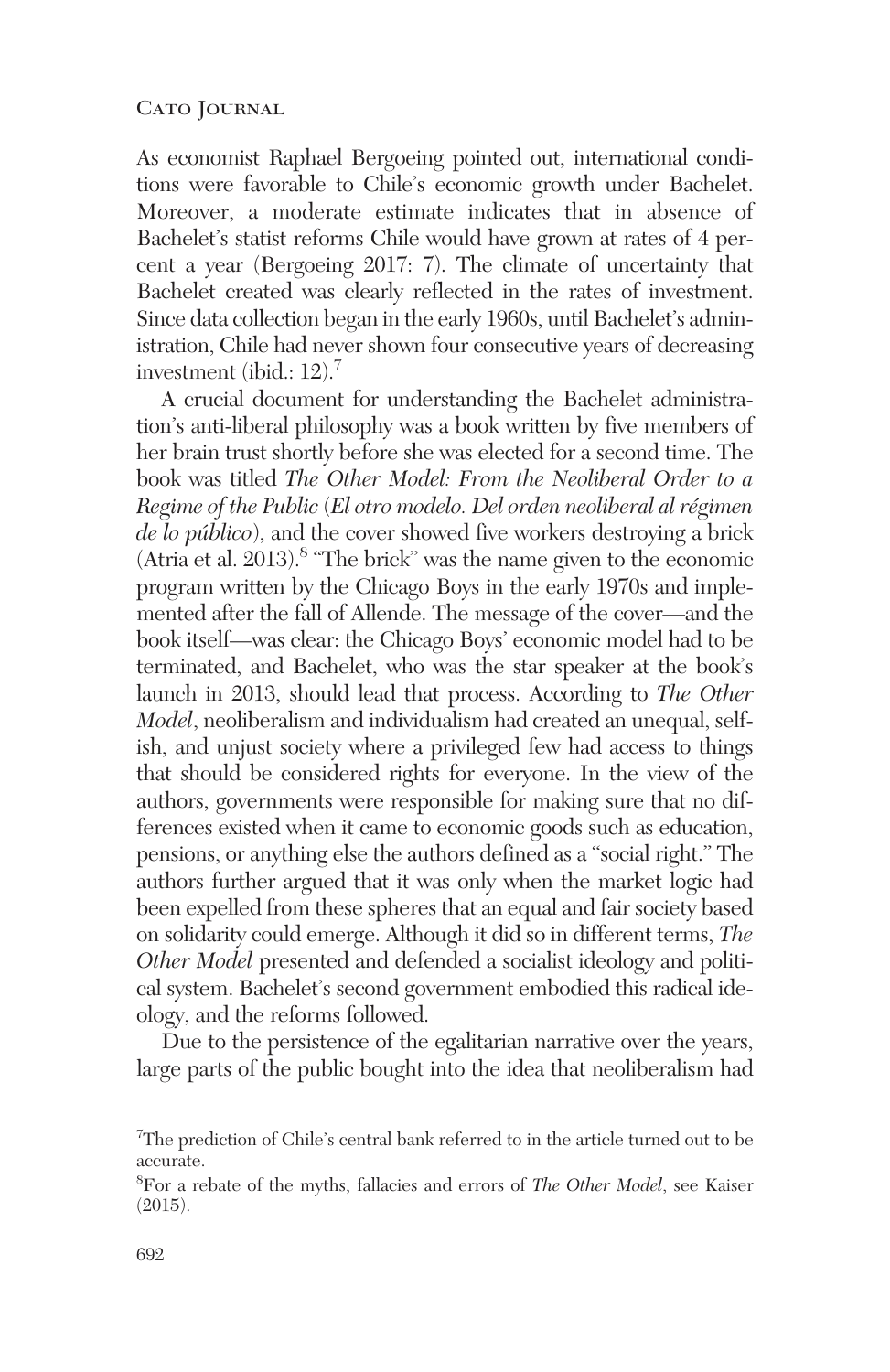led to more inequality and injustices even though income inequality was actually decreasing. When, in February 2020, Bachelet, as the United Nations High Commissioner for Human Rights, declared that inequality was the cause of the demonstrations in Chile and Ecuador, she reinforced the perception of large parts of Chile's population.<sup>9</sup> Indeed, according to opinion polls published in December 2019, Chileans believed that the main reason for the social crisis had been the high level of income inequality (CEP 2019). ECLAC's 2015 Index of Perceived Inequality showed that Chile was the country with the highest perceived income inequality in Latin America. In addition, the same index showed that the perception that income distribution was unfair had increased over the years.

If the consensus among elites was that inequality was Chile's main problem before the social crisis, it is no surprise that after the crisis broke out this consensus was reinforced. In reference to the popular explanation for the crisis, Carlos Peña, an influential centerleft scholar, observed: "If we take at face value the immediate reactions of these days, the cause of the phenomena would be injustice and especially the unquestionable inequality that affects Chilean society<sup>"</sup> (Peña 2020: 11–12).<sup>10</sup> Peña himself correctly noted, however, that the country had never been more prosperous and equal than in present times. This meant that the well-established idea that economic inequality had been the cause of the social crisis was "intellectually incorrect" (ibid.: 13). Instead, Peña rightly argued, it

<sup>9</sup> See www.latercera.com/mundo/noticia/bachelet-pide-que-se-fijen-responsabilidades-por-violaciones-de-ddhh-cometidas-durante-protestas-en-chile-yecuador/EFXRNNTG5RGUVAZC4WJ6AOLHVI.

<sup>&</sup>lt;sup>10</sup>There is another cause of the social crisis that Peña correctly mentioned in his work—namely, the excessive emotionality of the younger generations. According to Peña, Chilean students nowadays lack normative frameworks capable of orienting their lives beyond their mere subjectivity. As a result, they have grown intolerant, showing a tendency to break the socially accepted rules of conduct (Peña 2020: 142). This argument closely resembles Jonathan Haidt and Gregg Lukianoff's analysis of the American youth in their work *The Coddling of the American Mind* (2018). It should also be mentioned that another cause for frustration among middle class young people and their families is what can be called the "paradox of progress." This refers to the fact that the economic returns on higher education—the main driver of social mobility in Chile over the last decades—have declined along with its massification. In other words, the same process that has allowed millions to move upward in the income scale has made the goal of a high income and the social status associated with it more elusive (Klapp and Candia 2016).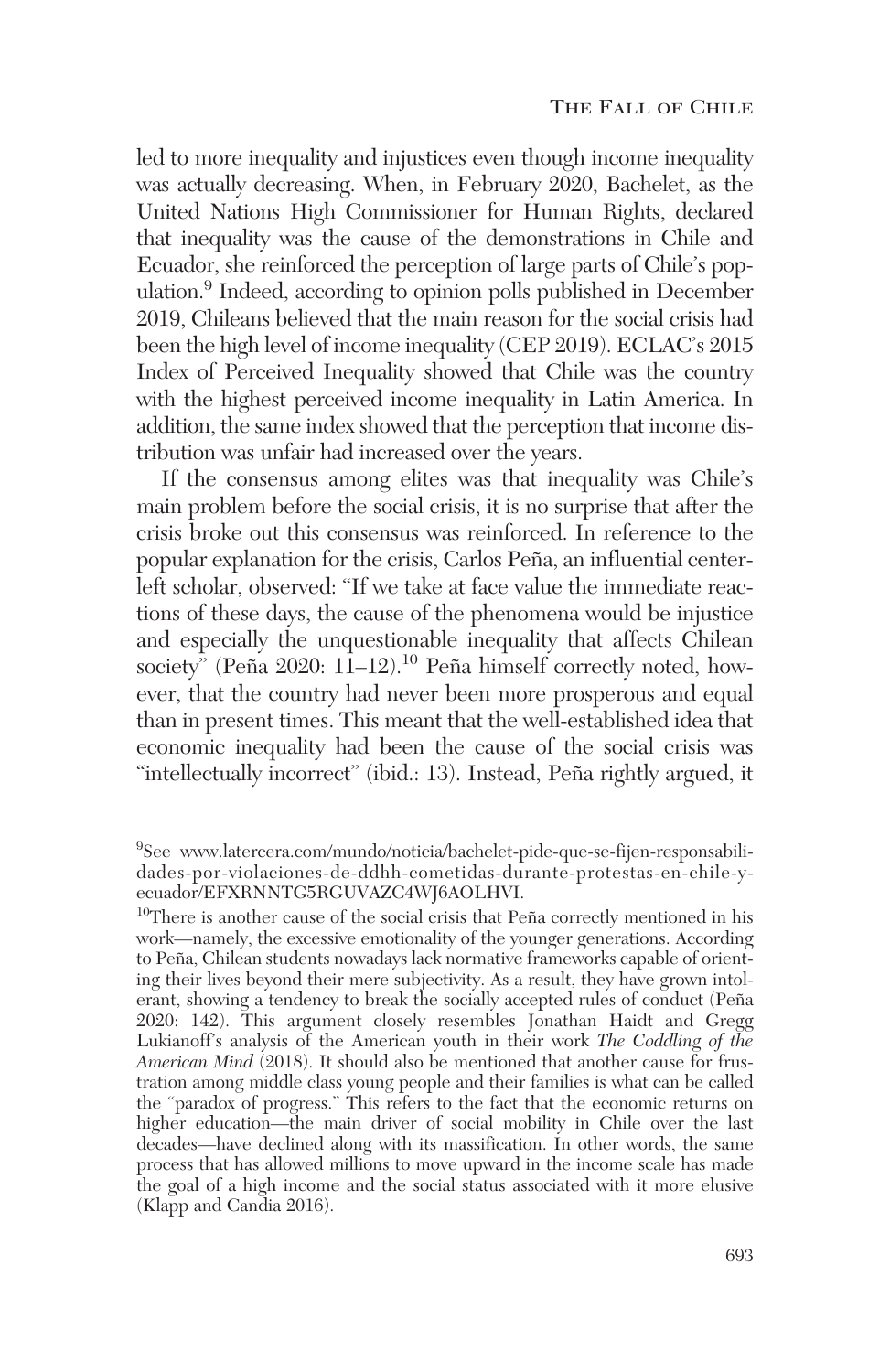was the perception of inequality that had changed. Thus, even if inequality had decreased in Chile, people had become more sensitive to it because the feeling that the existing inequality was legitimate had eroded (ibid.: 128–29). It was precisely this feeling of unfairness, to a large extent created by egalitarian narratives, which paved the way to the disastrous reforms of Bachelet's second administration. In turn those reforms created additional frustration with the system by bringing the train of economic progress to a halt. After Bachelet, Piñera came to power a second time by promising to bring back "better times," in the words of his campaign slogan. After failing to deliver, the social crisis erupted.

Part of the reason why the crisis will be so hard to resolve in Chile is that opinion makers do not realize that its origins are mainly ideological. It is through this lens that the widespread attacks on the free market have to be understood. Center-left sociologist Eugenio Tironi was correct when he argued that the massive demonstrations of 2019 were ideologically opposed to the economic model of the Chicago Boys (Tironi 2020: 26–27). Like Peña and many others, however, Tironi did not seem to understand that perceptions of that model's legitimacy had been eroded by the egalitarian ideologies that intellectuals like himself and others had popularized. This shifted the country's political and economic institutions almost entirely towards redistributionism.

As Douglass North (1988: 15) observed, ideologies refer to the "subjective perceptions that people have about what the world is like and what it ought to be." Insofar as ideologies entail a prescriptive component, they "affect people's perception about the fairness or justice of the institutions of a political economic system" (ibid.). Moreover, because the ideologies and beliefs available in a given culture ultimately define the form of government that determines the formal rules of the game—namely, property rights and enforcement characteristics—it is not a surprise, said North (1993), that efficient economic markets are so exceptional.

North (1990: 110–11) also argued that ideology is key to understanding the poor economic performance of Third World countries, since their ideologies usually promote policies that provide institutional constraints and discourage productive activity. Indeed, in the case of Chile, the nation's egalitarian ideology led to changes in its formerly free market institutional framework, transforming its system into one increasingly incapable of delivering beneficial economic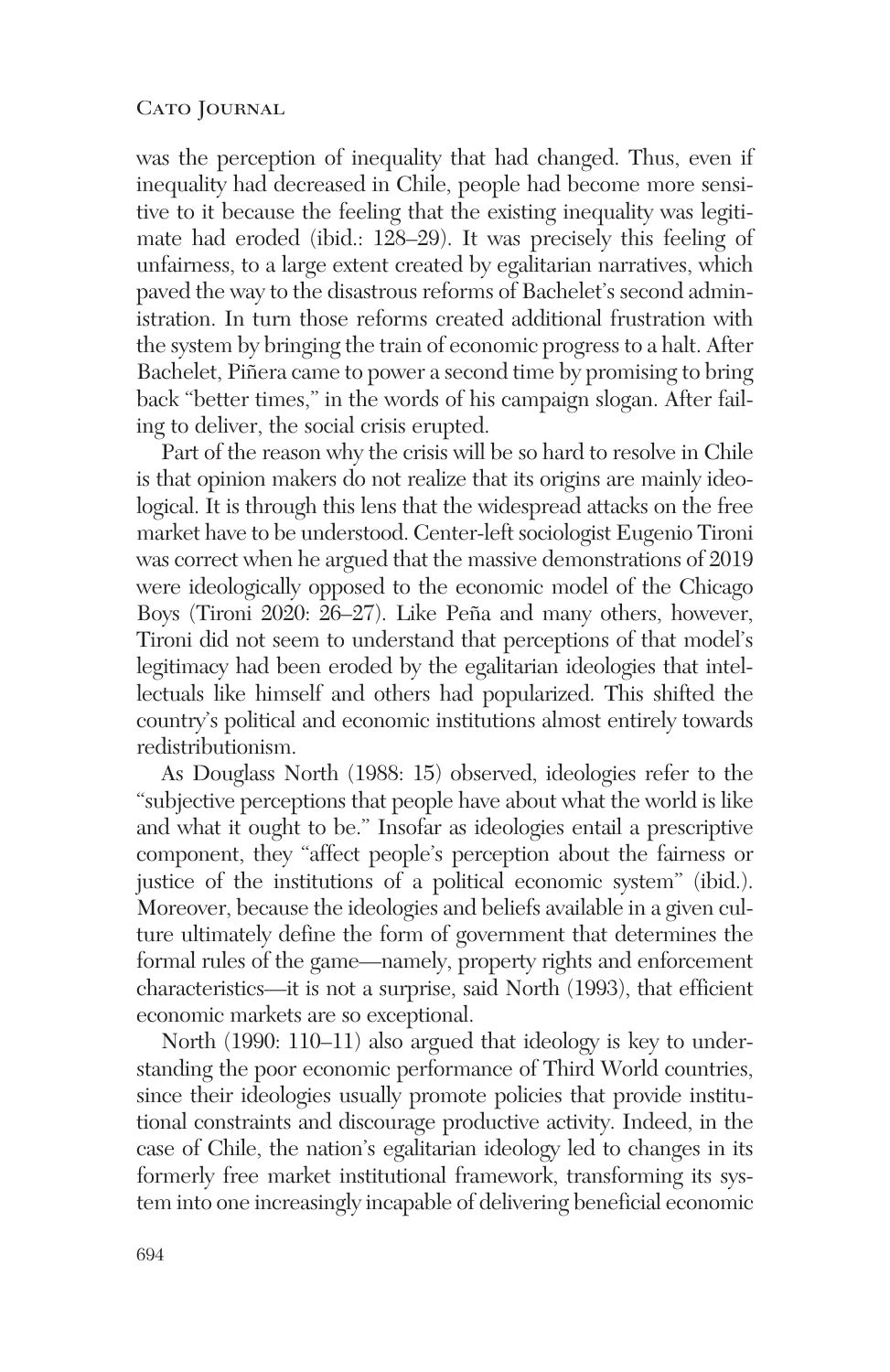results. This fueled egalitarian narratives even further because, as is typical of ideological dogmatists, proponents of the egalitarian system refused to change their views. Against all evidence, frequent repetition of the idea that the country's troubles were the result of extreme inequality and social injustice ended up convincing many people that the system had to be socialized further. As psychologist Daniel Kahneman has argued, "a reliable way of making people believe in falsehoods is frequent repetition because familiarity is not easily distinguished from truth" (2012: 62).

## The Death of *Concertación* and the Collapse of Market Consensus

In a sense, the Chicago Boys' economic model was doomed to be dismantled with the passing of time. The fact that the governments that came after the Chicago Boys accepted their reforms does not mean that these administrations had a profound understanding of the positive nature of market forces, let alone a genuine moral commitment to economic freedom. Patricio Aylwin, the first president after the Pinochet years, best reflected the center-left view on the market when in the early 1990s, he declared:

The market can stimulate wealth creation but it is not fair when it comes to wealth distribution. The market has no social or ethical considerations. The market is usually tremendously cruel and favors those who are more powerful and compete under better conditions while it worsens the misery of the poorest because it increases social inequalities [Otano 2006: 417].

The lack of real commitment to economic freedom on the political and intellectual left—as well as on growing segments of the right—allowed more radical socialist narratives to gain greater acceptance. The influence of socialist groups grew so powerful that the center-left political parties responsible for administrating the Chicago Boys' market reforms felt too ashamed to vindicate the enormous prosperity that market forces achieved under their own governments. With almost no exceptions, they never defended their legacy from the attacks by the radical left.

Legal scholar and former Concertación minister Jorge Correa explained that one of the causes of the demise of the moderate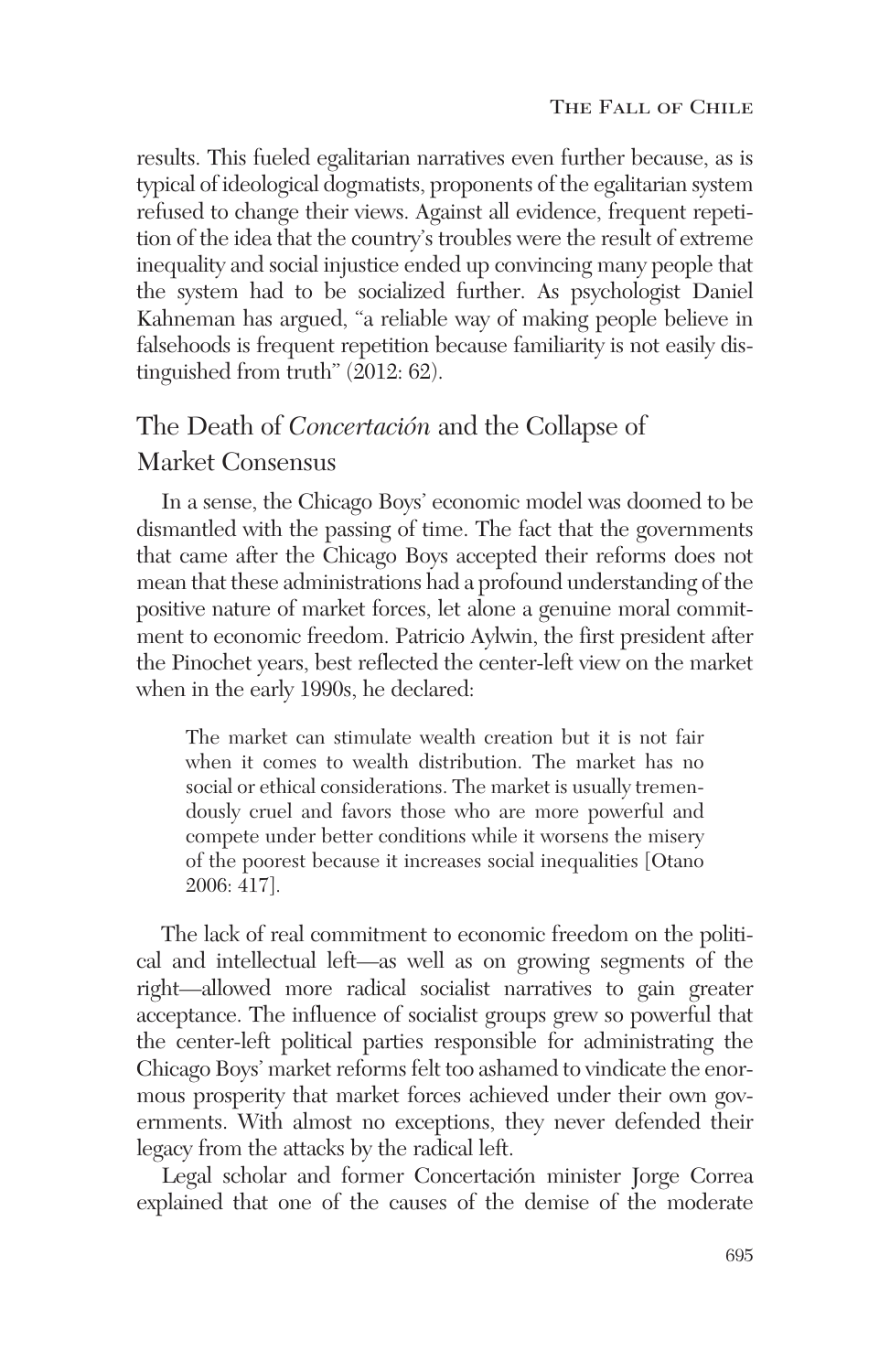Concertación, which in turn enabled the rise of the radicalized left wing coalition Nueva Mayoría, $11$  was that its members were "ashamed" to say that they were "supporters of the market. . . . Never did we really dare to defend with clear theses what we were embracing in practice" (Correa 2018: 223). Recognizing the importance of the battle of ideas in political warfare, the former minister added: "The defeat was cultural rather than political. It's impossible to be successful in politics if you feel ashamed, even less so if you don't dare to show your set of ideas" (ibid.). Concertación, he concluded, "committed suicide . . . she stopped believing in herself, defending her work" (ibid.).

The center right did not really engage in a strong defense of market principles either. Piñera best expressed the compromising tone the center right took toward egalitarian ideologies during his first administration. In a famous speech given in 2010, he declared:

I think that, first of all, Chileans do not tolerate the excessive degrees of inequality that have crossed our society for so long. And they have rebelled against excessive inequality, because Chile is the country with the highest per capita income in Latin America, but it is also the country, along with another country, with the highest relative inequality in Latin America. And, therefore, they are asking for a fairer society, a more egalitarian society, with fewer inequalities, or with greater equality of opportunities, because the inequalities that we experience in Chile are excessive, and I feel that they are immoral, because they are attacking the essence of a society, which is its cohesion and internal harmony.<sup>12</sup>

Following this vision, in his second administration, Piñera launched a program to expand social benefits to the middle class called C*lase Media Protegida* (Protected Middle Class). The program reflected a social democratic philosophy that validated the idea that

<sup>&</sup>lt;sup>11</sup>Nueva Mayoría was the coalition of leftwing political parties that succeeded the Concertación and which came to power with Bachelet in her second administration. Although it incorporated all former members of Concertación, it also included far leftwing political parties such as the old Communist Party. It also made alliances with the new far left populist coalition Frente Amplio.

<sup>12</sup>Speech available at www.lasegunda.com/Noticias/Politica/2011/07/667325 /Texto-completo-del-discurso-del-Presidente-Sebastian-Pinera-en-el-aniversario-del-diario-La-Segunda].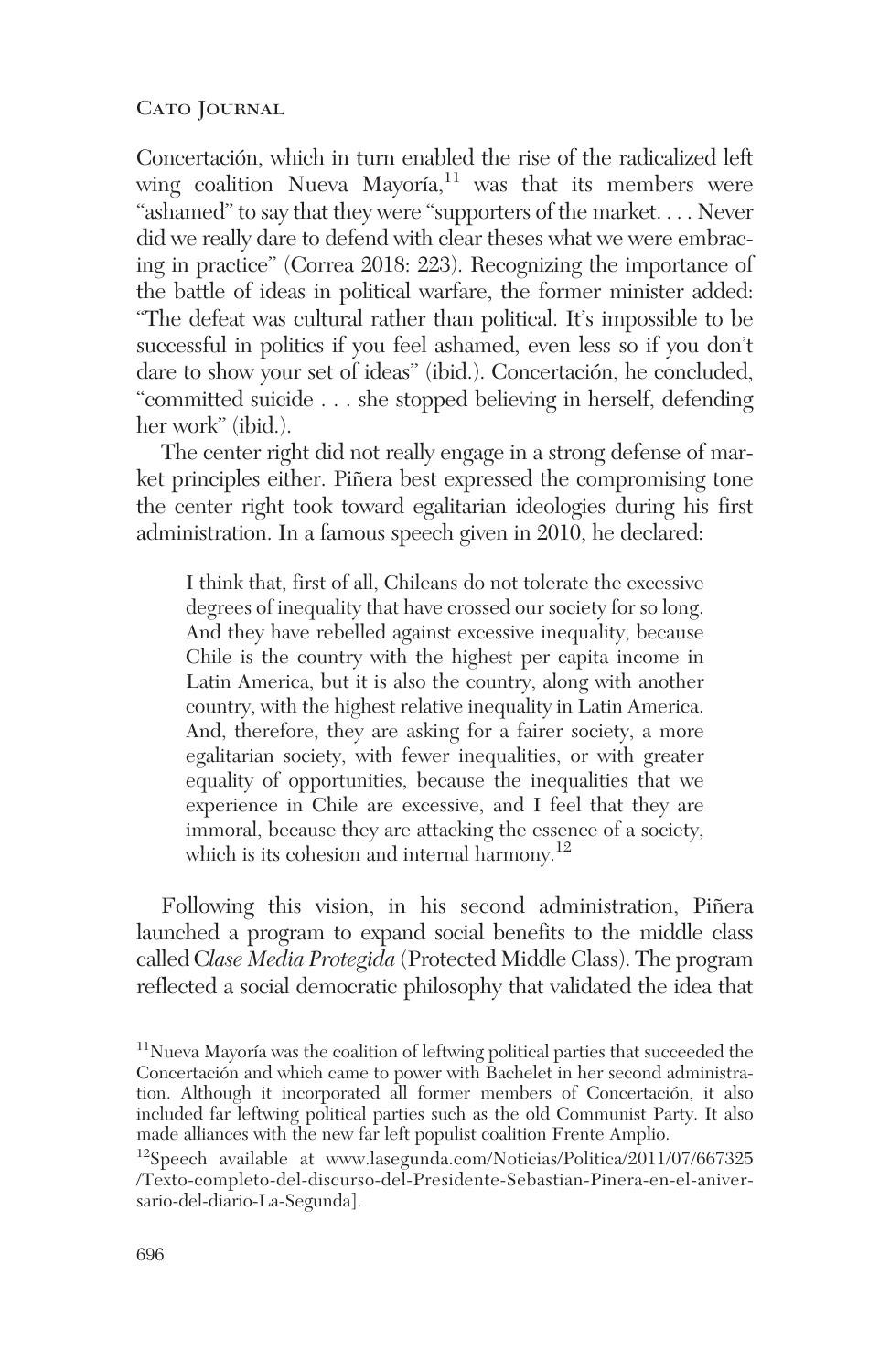the government's role was to take care of the population's well-being. Thus, Piñera moved Chile one step further along the path toward becoming a welfare state. 13

Along these lines, after the social crisis broke out in October 2019, Piñera made a speech apologizing to the Chilean people forthe injustices of the country's economic system, and announcing a massive increase in government spending:

It is true that the problems have not occurred in the last days, they have been accumulating for decades. It is also true that the different governments were not able to recognize this situation in all its magnitude. This situation of inequity, of abuse, has already meant a genuine and authentic expression of millions and millions of Chileans. I recognize this lack of vision and I apologize to my compatriots.<sup>14</sup>

Piñera further declared that "there were many coincidences, both in the diagnosis and in the solutions" of the crisis with the leaders of the left—the same politicians who were blaming "neoliberalism" and inequality for the crisis.

The unwillingness of Concertación—and many center right politicians such as President Sebastián Piñera—to clearly defend the free market precipitated the collapse of the political and social consensus upon which Chile's economic institutions had been based. This climate opened the door for a complete transformation of Chile's economic model, the degree of which will only be clear with the passing of time and once the new constitutional experiment Chile set in motion in 2019 is complete. In any case, and regardless of the exact

<sup>&</sup>lt;sup>13</sup>See https://clasemediaprotegida.gob.cl.

<sup>14</sup>See www.youtube.com/watch?v=JlPfH76A\_BI. Former presidential candidate Joaquin Lavin, one of the most emblematic and popular centre-right politicians in the country went even further than Piñera. In a column published in *El Mercurio*, he argued that Chile needed to "change its development model" because it had created two separate countries just like the Berlin Wall had created two separate Germanys. Lavin called for a social "reunification" and attacked Chile's economic elite for hindering social mobility. He also denounced the "horizontal inequality" that in his opinion characterized Chilean society. By this concept, Lavin was referring to inequalities in health care, housing and education. In Lavin's view, these injustices had to be "terminated" trough more efficient government spending, higher levels of taxation and different public policies than those implemented thus far (Lavin: 2019).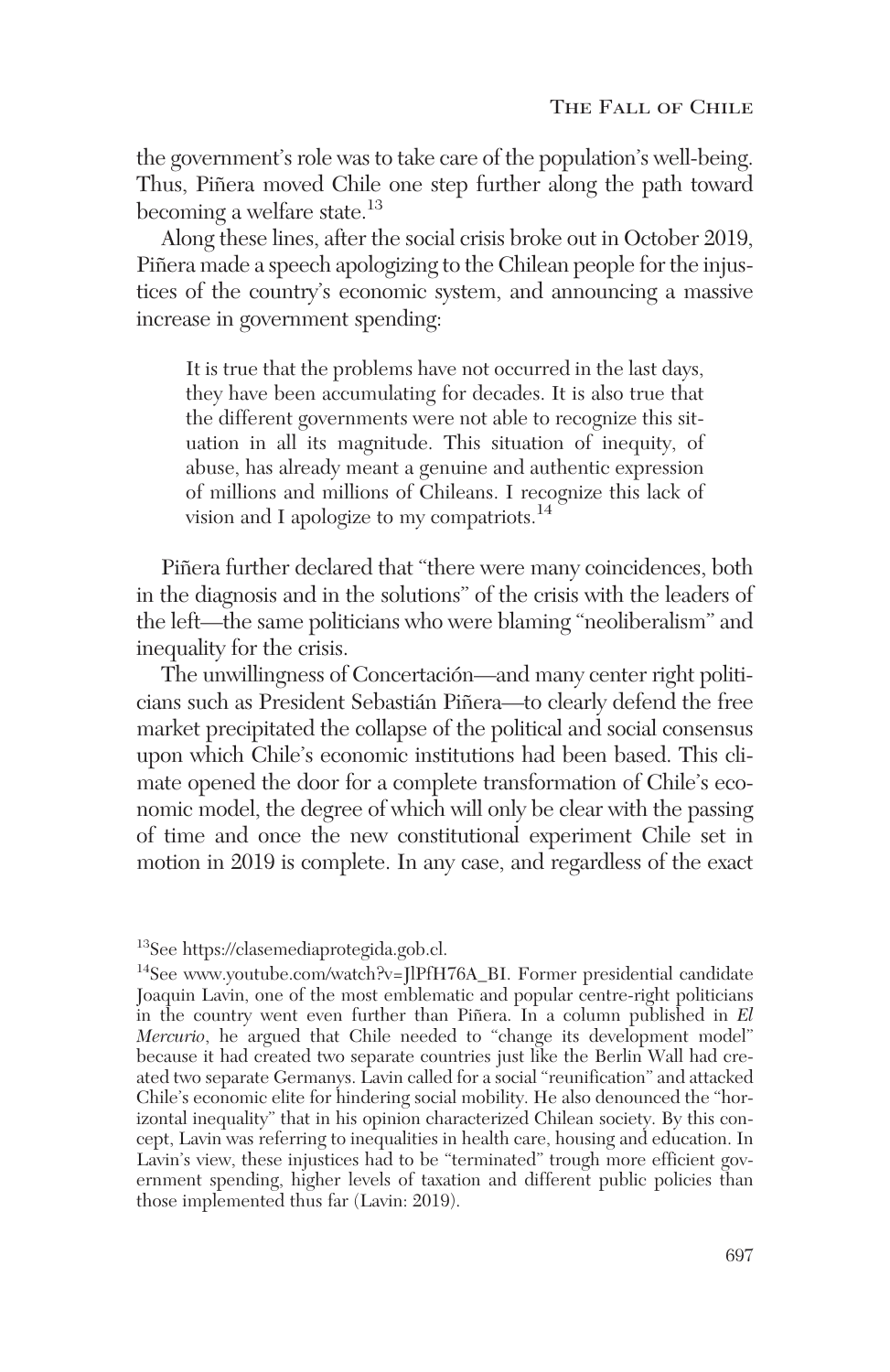outcome of the constitutional question, if there is anything that the fall of Chile can teach the world, it is that, once again, the power of ideas and ideologies is far greater than the appeal of facts. In other words, Chile confirms the old classical liberal lesson that there is no hope for the survival of the free market absent the moral case for economic liberty. That case, which must be accepted by the minds of the public, must also be made, at least in part, by the intellectual, political, and economic elite.

### References

- Aninat,I., and González, R. (2016)"¿Existe una crisis institucional en Chile actual?" *Puntos de Referencia* 440 (October). Santiago de Chile: Centro de Estudios Públicos.
- Atria, F.; Benavente, J. M.; Couso, J.; Larraín, G.; and Joignant, A. (2013) *El otro modelo. Del orden neoliberal al régimen de lo público*. Santiago de Chile: Debate.
- Becker, G. S. (1997) "What Latin America Owes to the 'Chicago Boys'." *Hoover Digest* No. 4 (October 30).
- Bergoeing, R. (2017) "¿Por qué cayó el crecimiento en Chile?" Puntos de Referencia No. 470 (November). Santiago de Chile: Centro de Estudios Públicos.
- Bush, G. H. W. (1990) "Remarks at the Arrival Ceremony in Santiago, Chile" (December 6). Available at https://bush41library .tamu.edu/archives/public-papers/2531.
- CEP (2017) *Un Estado para la Ciudadanía. Informe de la Comisión de Modernización del Estado.* Santiago de Chile: Centro de Estudios Públicos.
- (2019) Estudio Nacional de Opinión Pública No. 84 (December).
- CNP (2016) "Desafío y Oportunidad de la Productividad" (September). Available at www.comisiondeproductividad.cl/wpcontent/uploads/2016/09/PPT-Desaf-o-y-Oportunidad-de-la-Productividad-PDF.pdf.
- Correa, J. (2018) "¿Muerte y resurrección de la centroizquierda?" *Estudios Públicos* 152: 219–27.
- Cortázar, R. (2019) *Reglas del juego y el fin del desarrollo acelerado.* Santiago de Chile: CIEPLAN.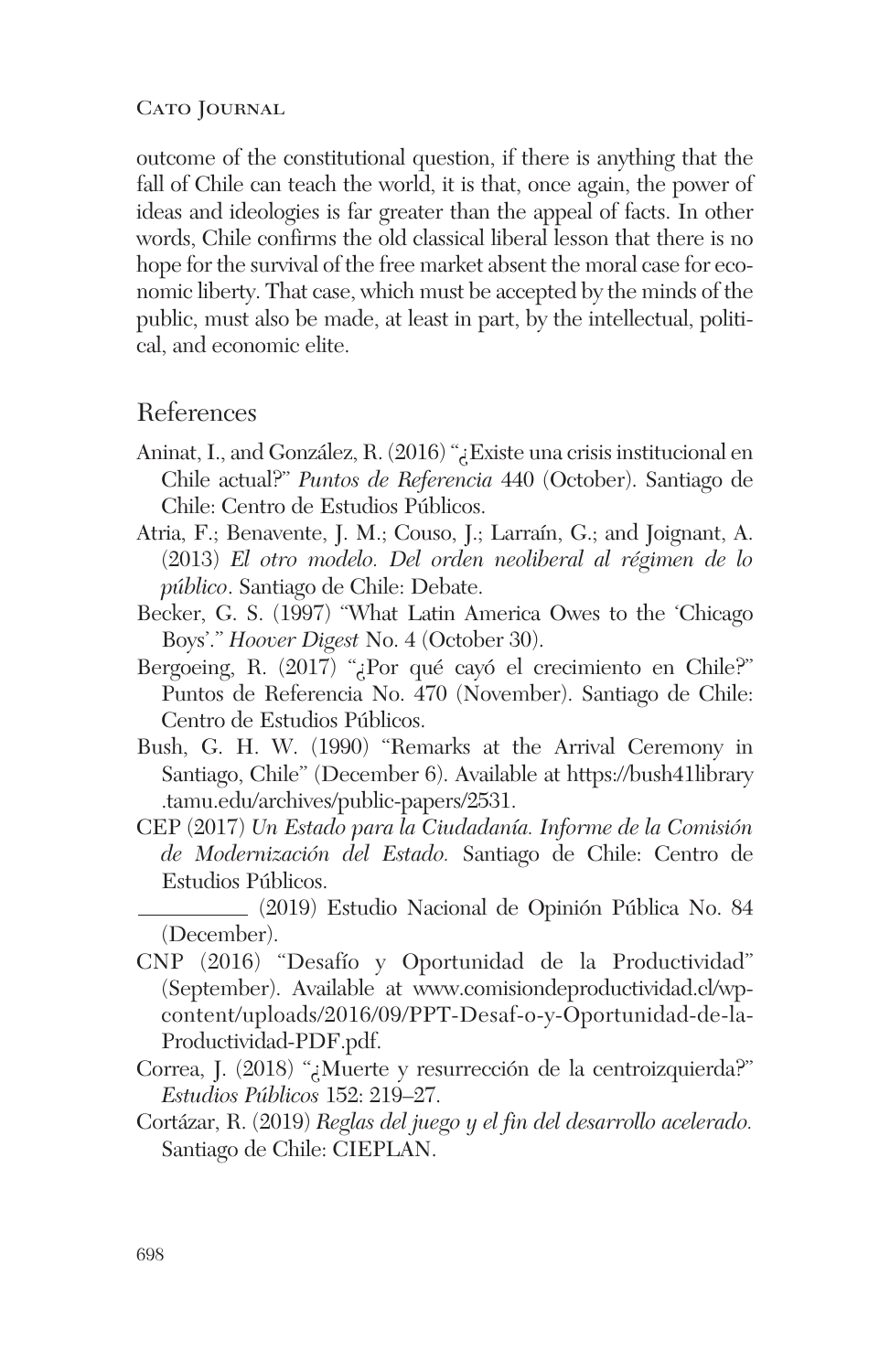- Datavoz (2019) *Estudio Nacional de Transparencia 2019. Informe Final.* Santiago de Chile: Consejo para la Transparencia (November).
- Edwards, S. (2019) "The Reality of Inequality and Its Perception: Chile's Paradox Explained." *Pro Market* (November 19).
- Ferguson, N. (2008) *The Ascent of Money.* London: Penguin.
- Foxley, A. (2001) Interview on PBS, "Commanding Heights" (March 26).
- Haidt, J., and Lukianoff, G. (2018) *The Coddling of the American Mind*. New York: Penguin.
- Harvey, D. (2005) *A Brief History of Neoliberalism.* New York: Oxford University Press.
- Hayek, F. A. (2006) *The Constitution of Liberty.* New York: Routledge.
- Kahneman, D. (2012) *Thinking, Fast and Slow*. London: Penguin.
- Kaiser, A. (2015) *La tiranía de la igualdad.* Santiago de Chile: El Mercurio.
- Klapp, F., and Candia, A. (2016) "Estimación del premio o retorno a la educación en Chile." *Libertad y Desarrollo,* Informe Social 162.
- Krugman, P. (2008) *The Return of Depression Economics.* London: Penguin.
- Le Fort, Varela (2016) "El Crecimiento Tendencial del PIB Chileno en el Próximo Quinquenio." *Trabajos de Investigación en Políticas Públicas* 21 (May).
- Lavin, J. (2019) "La reunificación de Chile", *El Mercurio* (December 1).

Libertad y Desarrollo (2017) "¿Quiénes componen la clase media en Chile?" *Temas Públicos* 1331–1 (December 7).

(2019) "Índice de Percepción de la Corrupción: Chile bajó un puesto en Ranking de Transparencia Internacional" (January 29).

North, D. (1988) "Ideology and Political/Economic Institutions." *Cato Journal* 8 (1): 15–28.

(1990) *Institutions, Institutional Change and Economic Performance.* New York: Cambridge University Press.

(1993) "Economic Performance through Time." Nobel Prize Lecture (December 9).

OECD (2017) *Government at a Glance 2017*, Paris: OECD.